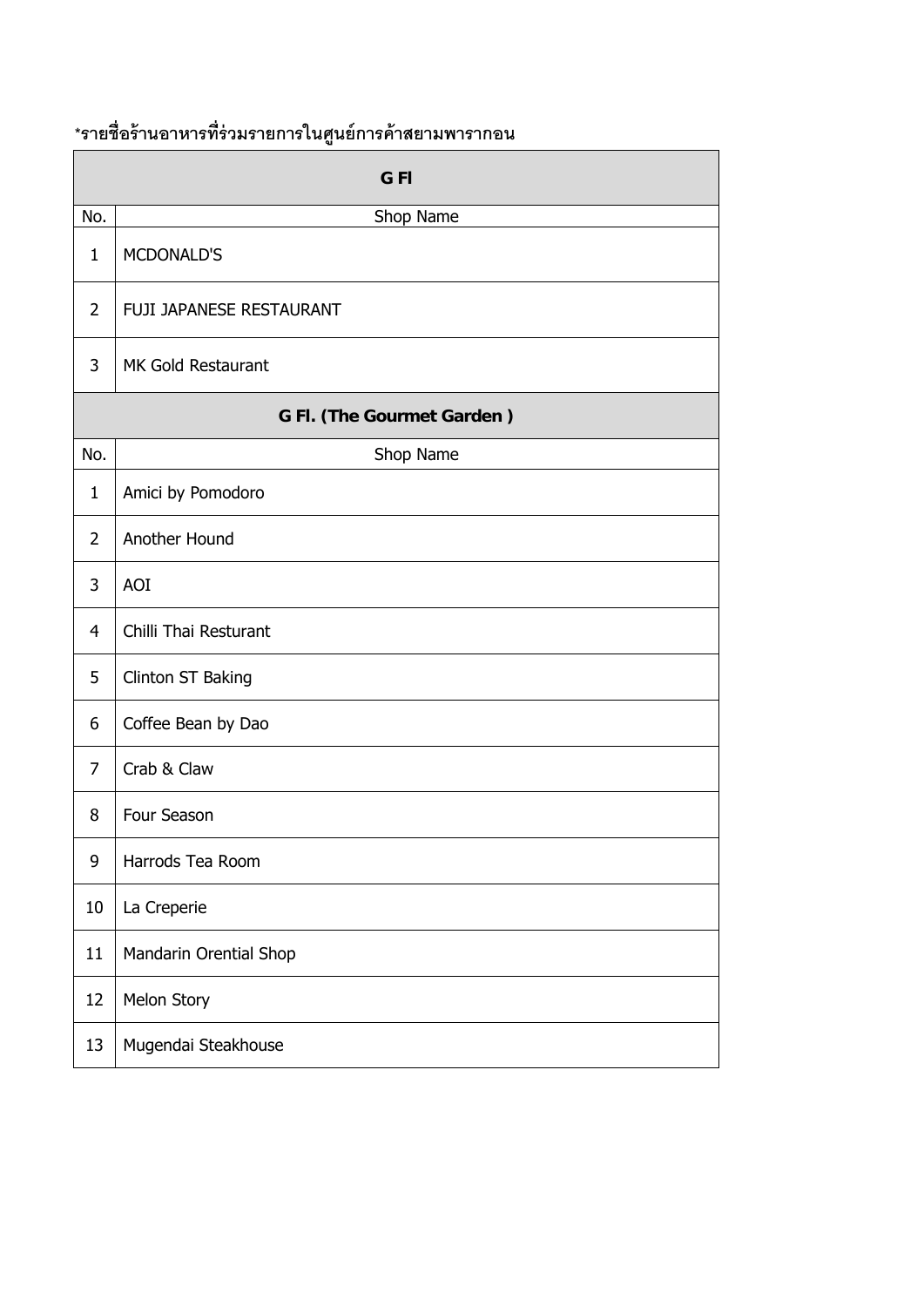| G Fl. (The Gourmet Garden) |                     |
|----------------------------|---------------------|
| No.                        | Shop Name           |
| 14                         | <b>Nara</b>         |
| 15                         | Scala Shark Fin     |
| 16                         | Signor Sassi        |
| 17                         | Snaffle             |
| 18                         | The Grill Tokyo     |
| 19                         | Town house          |
| 20                         | Vainilar Brasserie  |
| 21                         | Vivarium            |
| 22                         | Wang Jia Sha        |
| 23                         | ตลิงปลิง            |
|                            | G Fl. (Canal Zone)  |
| No.                        | Shop Name           |
| $\mathbf{1}$               | Bake a wish         |
| $\overline{2}$             | Brix Bar Dessert    |
| 3                          | Gokoku              |
| $\overline{4}$             | <b>Holy Moly</b>    |
| 5                          | Homsuwan by Tipgo   |
| 6                          | Ihop                |
| $\overline{7}$             | Milch               |
| 8                          | Shio                |
| 9                          | Veganerie           |
| $10\,$                     | Whittard of Chelsea |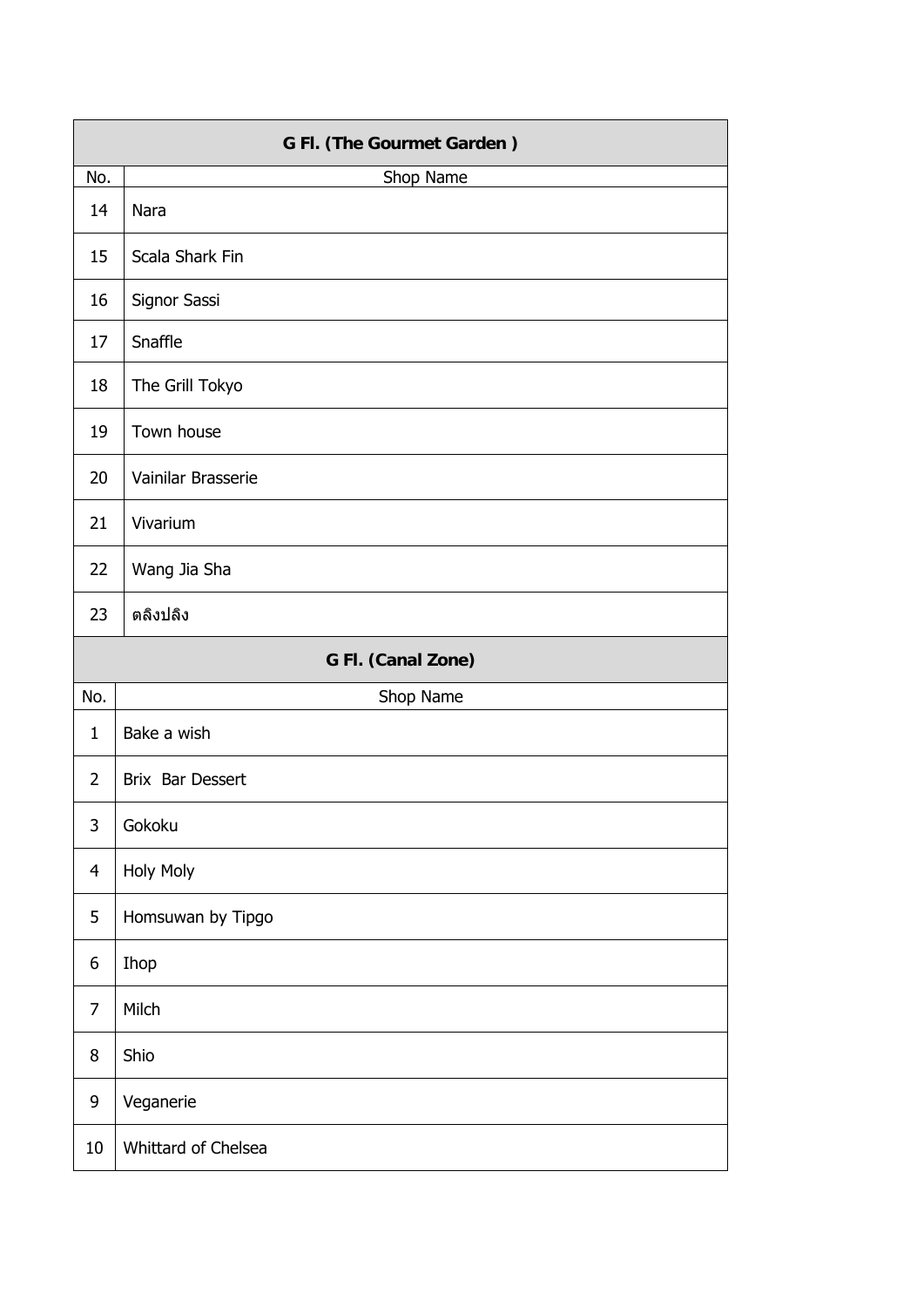| M <sub>FI</sub> . |                          |
|-------------------|--------------------------|
|                   | Shop Name                |
| $\mathbf{1}$      | Bombyx by Jimtomson      |
| $\overline{2}$    | Ladurée                  |
| 3                 | Nesspresso               |
| $\overline{4}$    | TWG TEA SALON & BOUTIQUE |
| 1 Fl.             |                          |
| $\mathbf{1}$      | <b>STARBUCKS COFFEE</b>  |
| $\overline{2}$    | Godiva                   |
|                   | 3 Fl. (Cocoon)           |
| $\mathbf{1}$      | Auntie Anne's            |
| $\overline{2}$    | <b>Baskin Robbins</b>    |
| 3                 | Buddhi Belly             |
| 4                 | Caffé Chicco Doro        |
| 5                 | Coffee World             |
| 6                 | Cream & fudge Gold       |
| 7                 | Hungry Bear              |
| 8                 | Ice Glace by Mr. Shake   |
| 9                 | Jaiyen Café              |
| 10                | Kane Mochi               |
| 11                | <b>STARBUCKS COFFEE</b>  |
| 12                | Secret Gargen            |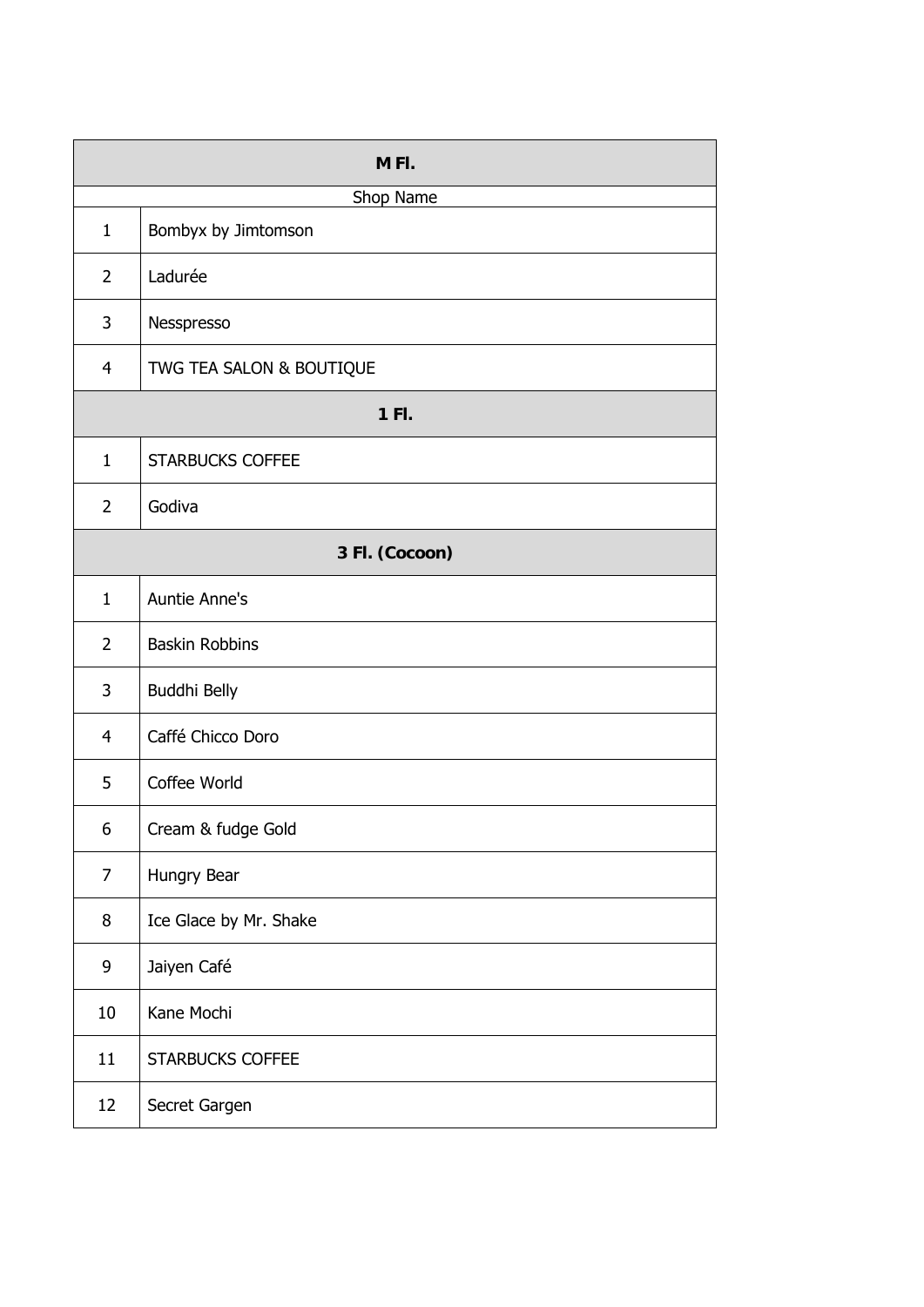| 4 Fl. (Food Passage) |                                  |
|----------------------|----------------------------------|
| No.                  | Shop Name                        |
| $\mathbf{1}$         | Baan Ice                         |
| $\overline{2}$       | Camp                             |
| 3                    | Chabuton                         |
| $\overline{4}$       | Cold Stone                       |
| 5                    | Evaime Shabu Shabu               |
| 6                    | Fai Sor Kam Lanna Thai Cuisine   |
| 7                    | Honmono Sushi                    |
| 8                    | Laem Cha-Roen Seafood            |
| 9                    | Lukkaithong Royal Cooking        |
| 10                   | MIDTOWN Thai Bistro and Wine bar |
| 11                   | <b>Moching Tales</b>             |
| 12                   | Nuer Koo                         |
| 13                   | Oishi Grand Buffet               |
| 14                   | Saboten                          |
| 15                   | Sansab                           |
| 16                   | Scoozi Pizza                     |
| 17                   | Sushi Den                        |
| 18                   | Tiew taa toh                     |
| 19                   | Tudari                           |
| 20                   | Viet cuisine                     |
| 21                   | Wa Q Yakiniku                    |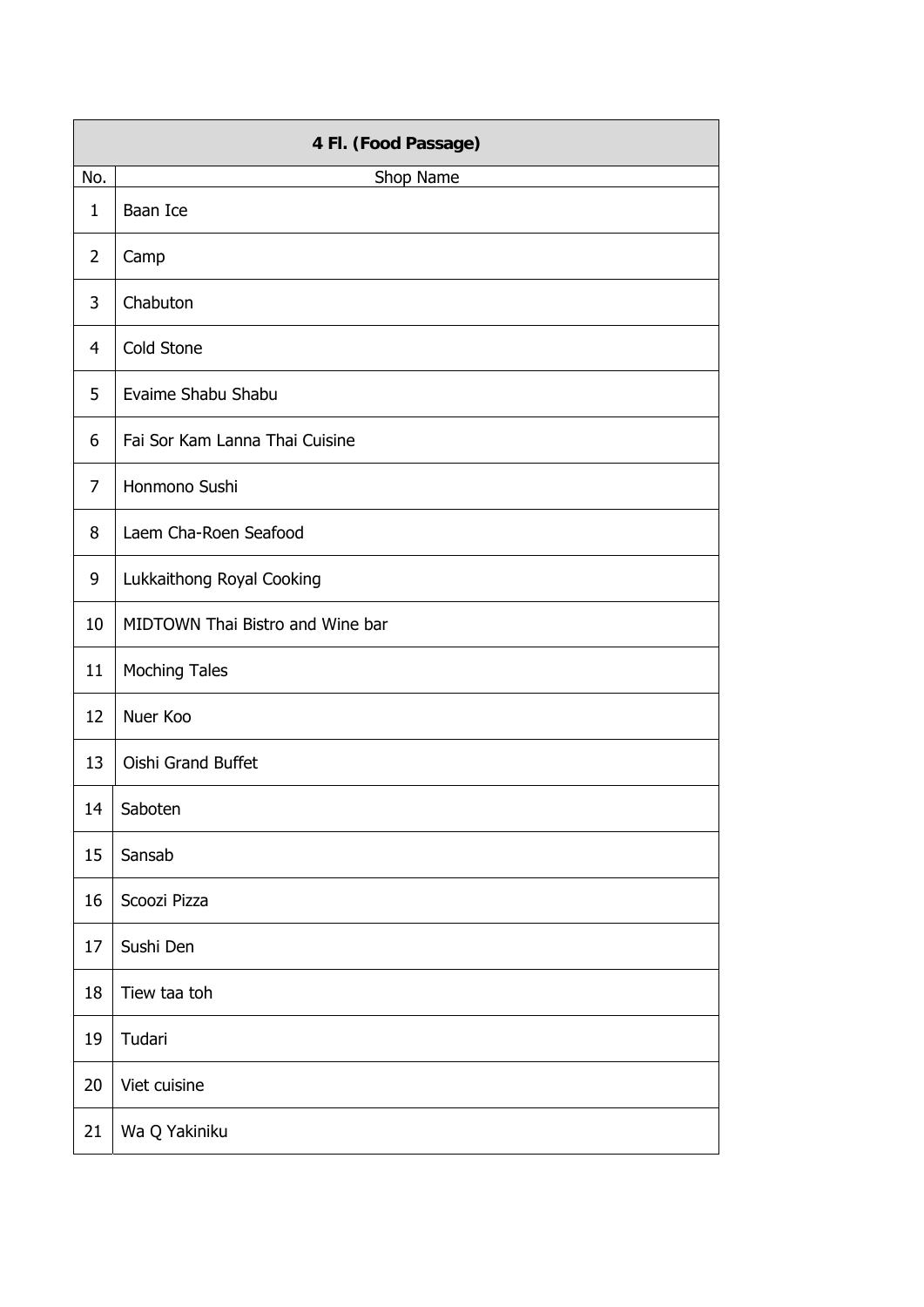| 4-5 Fl. (Dream Forest) |                        |
|------------------------|------------------------|
| No.                    | Shop Name              |
| 1                      | Fucheer by Lukkaithong |
| $\overline{2}$         | Mister Donut           |
| 3                      | <b>Sweet Monster</b>   |
| 4                      | <b>TRUE Coffee</b>     |

## **\*รายช่ือร้านอาหารท่รี่วมรายการในศนยู ์การค้าสยามเซนเตอร ็ ์**

| No.            | 1 FI.                      |
|----------------|----------------------------|
|                |                            |
| $\mathbf{1}$   | Au Bon Pain                |
| $\overline{2}$ | Coffee Gallery Café        |
| 3              | Emack & Bolio's            |
| $\overline{4}$ | Think Café                 |
| No.            | 2 FI.                      |
| $\mathbf{1}$   | The Coffee Bean & Tea Leaf |
| No.            | 3 FI.                      |
| $\mathbf{1}$   | Greyhound Café             |
| $\overline{2}$ | Mr. Jones' Orphanage       |
| 3              | <b>Starbucks Coffee</b>    |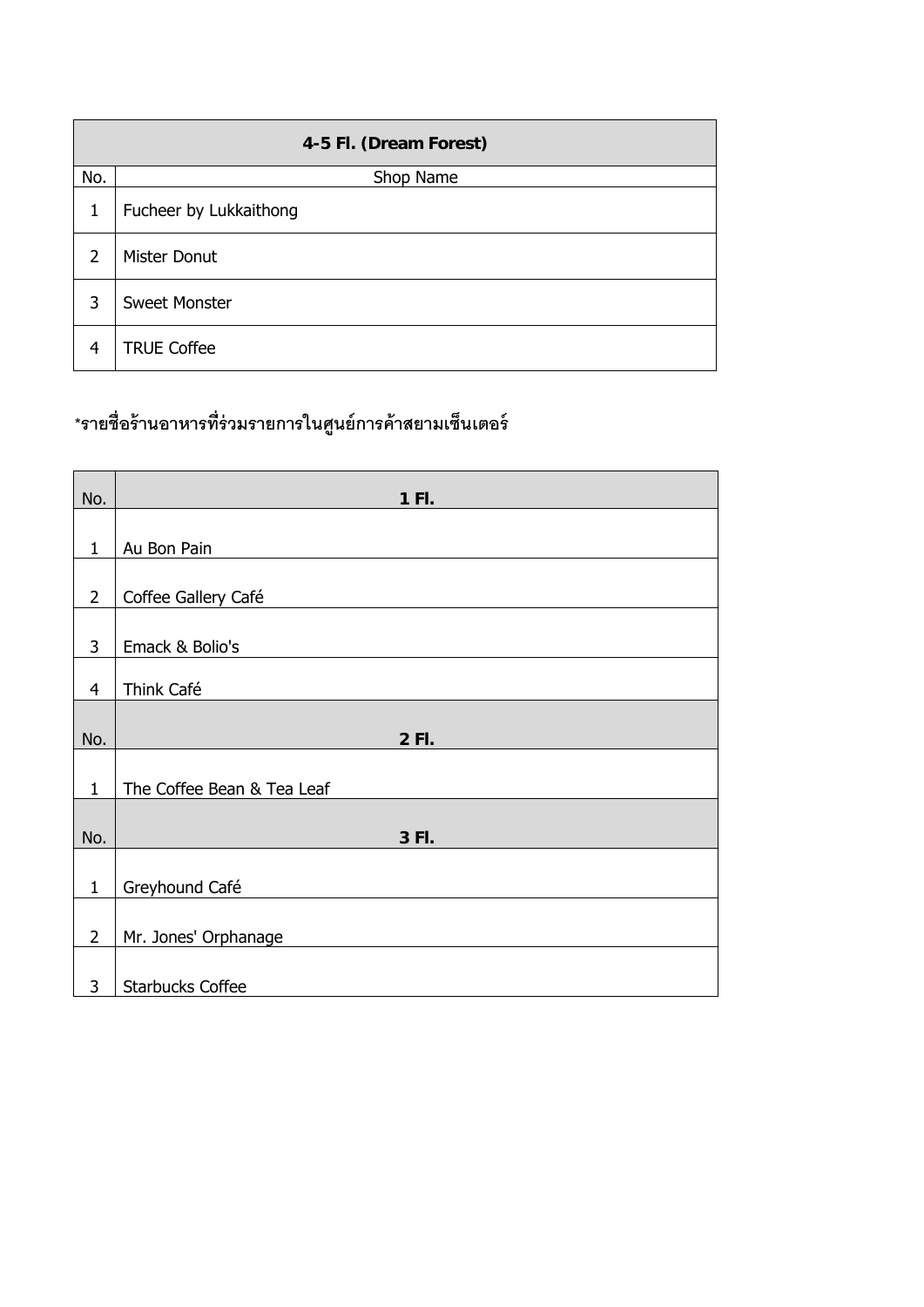| No.            | 4 FI.                                                                                                                                                                                                                                                 |
|----------------|-------------------------------------------------------------------------------------------------------------------------------------------------------------------------------------------------------------------------------------------------------|
| $\mathbf{1}$   | Bonchon Chicken<br><u> 1980 - Jan Sterling Sterling, amerikansk politiker (</u>                                                                                                                                                                       |
| $\overline{2}$ | Baanying Café & Meal<br>the control of the control of the control of the control of the control of the control of the control of the control of the control of the control of the control of the control of the control of the control of the control |
| $\mathsf{3}$   | Bar B Q Plaza                                                                                                                                                                                                                                         |
| $\overline{4}$ | CoCa Restaurant                                                                                                                                                                                                                                       |
| 5              | Dairy Queen                                                                                                                                                                                                                                           |
| 6              | DAK GALBI                                                                                                                                                                                                                                             |
| $\overline{7}$ | Fuji Japanese <b>Manual Alexandria</b> Propose and Propose and Propose and Propose and Propose and Propose and Propose                                                                                                                                |
| 8              | FUKU MATCHA                                                                                                                                                                                                                                           |
| 9              | Food Republic                                                                                                                                                                                                                                         |
| $10\,$         | Gojuu Sushi<br><u> 1989 - Johann Stoff, fransk politik (d. 1989)</u>                                                                                                                                                                                  |
| 11             | Hachiban Ramen                                                                                                                                                                                                                                        |
| 12             | Moomin café                                                                                                                                                                                                                                           |
| 13             | On the table                                                                                                                                                                                                                                          |
| 14             | <b>ZEN Japanese</b>                                                                                                                                                                                                                                   |
| 15             | Mo & Mochi                                                                                                                                                                                                                                            |
| 16             | Mr. Shake                                                                                                                                                                                                                                             |
| 17             | Petite Audrey                                                                                                                                                                                                                                         |
| 18             | Sukishi Charco Grill                                                                                                                                                                                                                                  |
| 19             | Shabushi                                                                                                                                                                                                                                              |
| 20             | Swensen's                                                                                                                                                                                                                                             |
| 21             | Somtam Nua                                                                                                                                                                                                                                            |